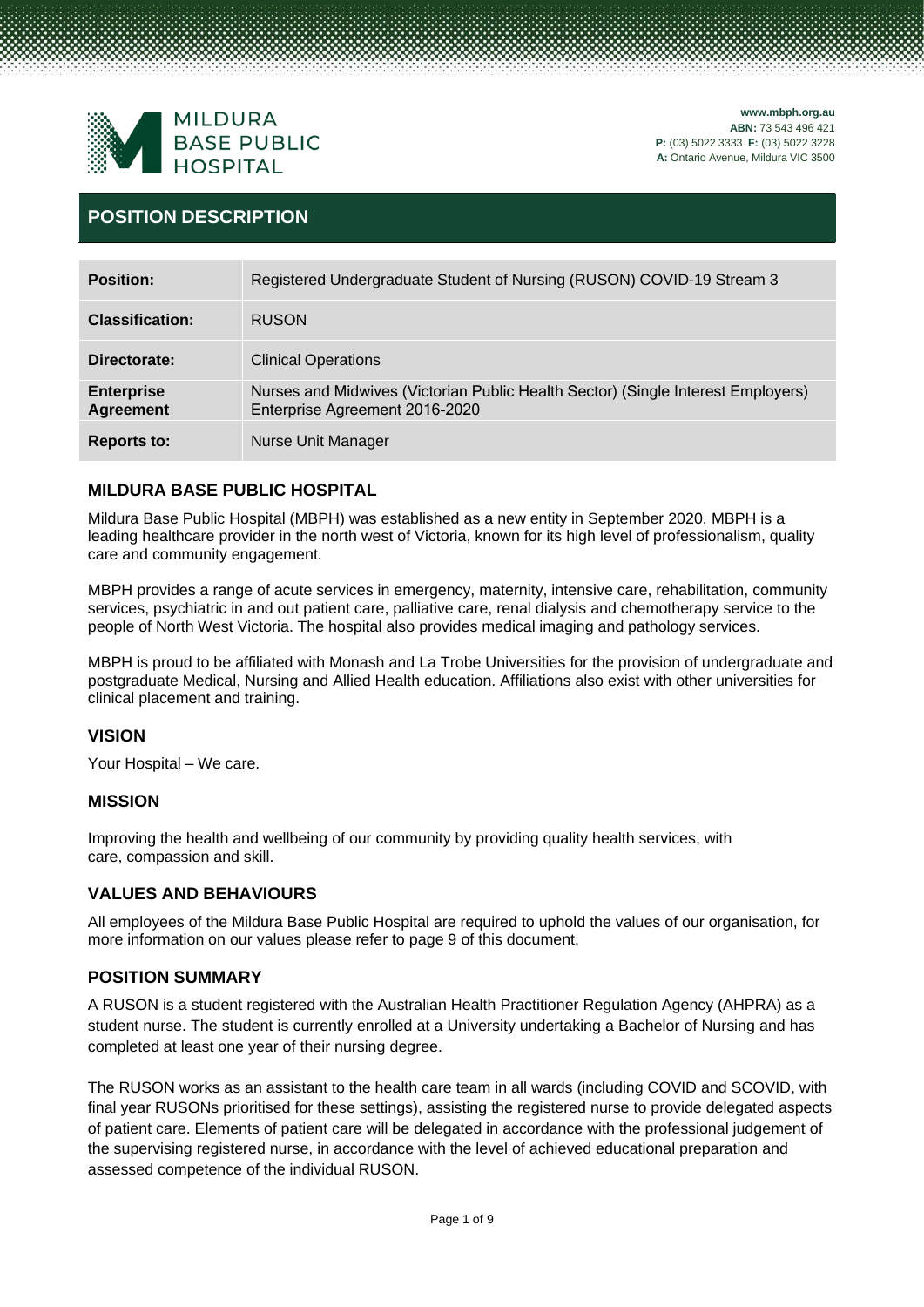

### **KEY RESPONSIBILITIES AND DUTIES**

- A RUSON is required to work under the direct supervision and delegation of a Registered Nurse, at all times, and work within the agreed core duty list for the role.
- A RUSON will work with one or more Registered Nurses to provide delegated care to a group of patients.
- Accept accountability and responsibility for providing high standards of direct clinical care within the scope and core duties list of the RUSON.
- Function in accordance with legislation and the organisation's local policies and procedures, conducting practice within a professional and ethical framework to deliver delegated care.
- Collaborate and consult with the Registered Nurse and other multidisciplinary team members to achieve desired health outcomes for patients.
- Ensure all patients, residents, families, clients, visitors and staff are treated with respect, dignity and courtesy; an environment that is free from harassment and discrimination.
- RUSON must maintain their academic obligations in their nursing degree and remain as an active student throughout their employment.
- Works collaboratively with both the employer and the University to ensure the requirements of both organisations are met.

### **GENERAL RESPONSIBILITIES**

Employees are required to comply with the **Victorian Government's Code of Conduct**. All staff must ensure they comply with **policies, procedures** and standard ways of work practices when carrying out their work.

Employees are responsible to take reasonable care of their own **health and safety** and the safety of others, to cooperate with the group's OH&S policies and to participate in appropriate safety education and evaluation activities. All staff are expected to participate in reporting any health, safety and wellbeing issues. All staff must adhere to the policies and procedures as set out in the hospital's **infection control** manuals.

All information concerning Mildura Base Public Hospital, its patients, clients, residents and staff should remain strictly **confidential**. Any unauthorised disclosure of such information may result in disciplinary action. As a Mildura Base Public Hospital employee you have a responsibility to participate in and commit to ongoing **quality improvement** activities using the framework of the NSQHSS (National Safety and Quality Health Service Standards).

Any breach in compliance to any of the above general responsibilities may result in disciplinary action.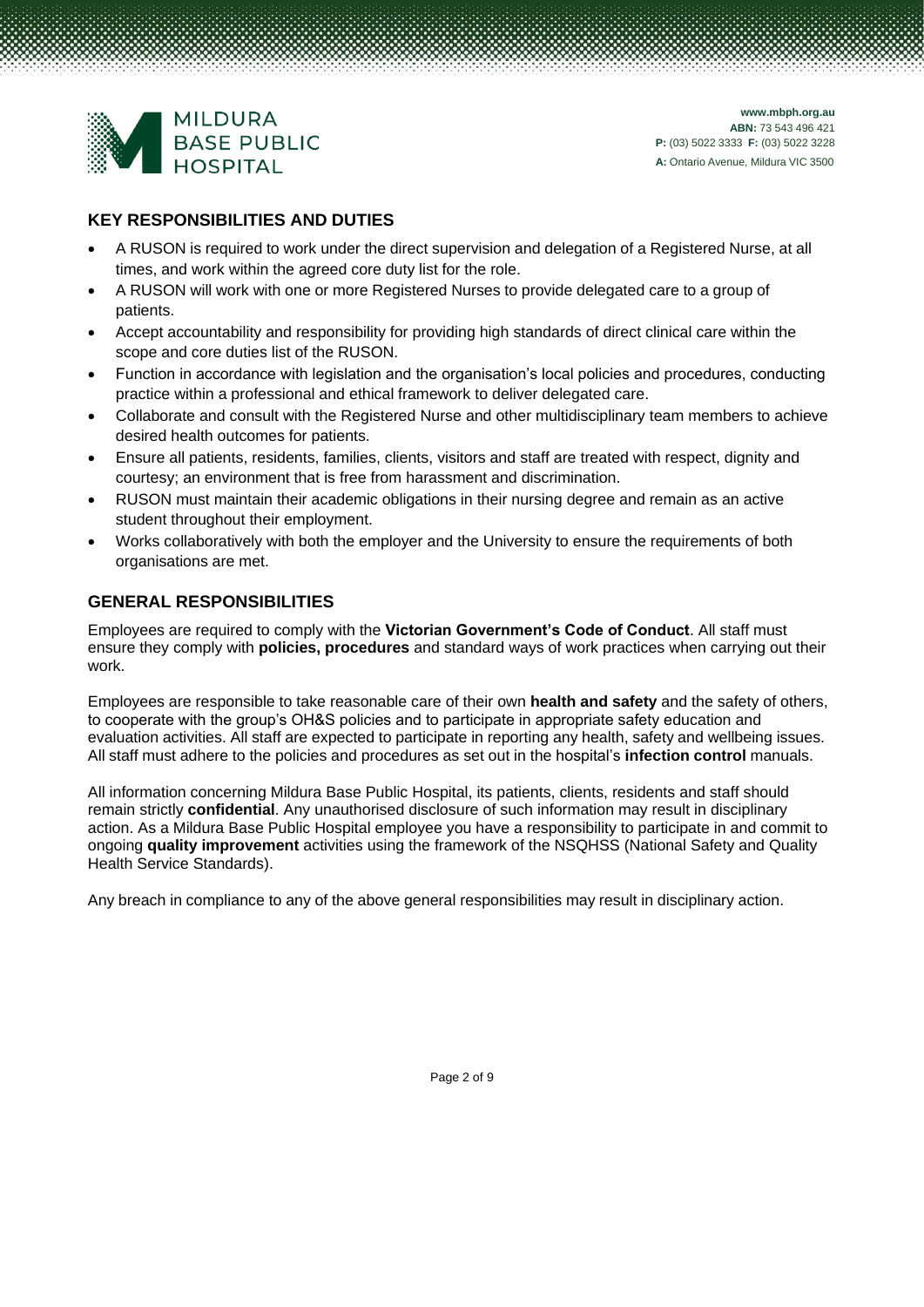

### **KEY SELECTION CRITERIA**

### **Essential**

- Current enrolment in a Bachelor of Nursing program
- Minimum of one year completion of a Bachelor of Nursing program
- Current student registration with the Australian Health Practitioner Regulation Agency (AHPRA)
- Possess excellent clinical skills
- Demonstrated ability to practice collaboratively as part of a multi-disciplinary health care team
- A commitment to high quality, safe and person-centred care
- Well-developed interpersonal skills, including an ability to communicate effectively with other staff, patients and families
- Effective organisational skills, with respect to time management and delegation

### **MANDATORY REQUIREMENTS**

### **National Police Record Check**

A current and satisfactory National Police Record Check must be presented to the Division of People and Culture by all new staff prior to commencement at Mildura Base Public Hospital.

### **Working with Children Check:**

Mildura Base Public Hospital has a responsibility to provide a child safe environment. This position is a defined "child-related role" at Mildura Base Public Hospital. As such you must maintain a valid working with children check. In addition you will be required to assist Mildura Base Public Hospital in providing a child safe environment by participating in any training or reporting required to ensure the protection of children in our care.

### **Registration with Professional Association**

For example, AHPRA, AHRI, etc. The work to be performed is set out in this position description and, where relevant, any professional standards and codes of conduct and ethics issued by the relevant professional association.

### **Immunisation Requirements**

As part of your employment conditions, you will be asked to provide documented evidence of healthcare worker immunisation or immunity to communicable vaccine-preventable diseases prior to commencing employment with MBPH. If you do not provide satisfactory evidence that you have the required immunisation and you have commenced employment, consideration will be given to your ongoing employment and termination may result.

### *All Mildura Base Public Hospital sites, workplaces and vehicles are smoke free.*

*This position description is intended to describe the general nature and level of work that is to be performed by the person appointed to the role. It is not intended to be an exhaustive list of all responsibilities, duties and skills required. Any elements of this document may be changed at Mildura Base Public Hospital's discretion and activities may be added, removed or amended at any time.*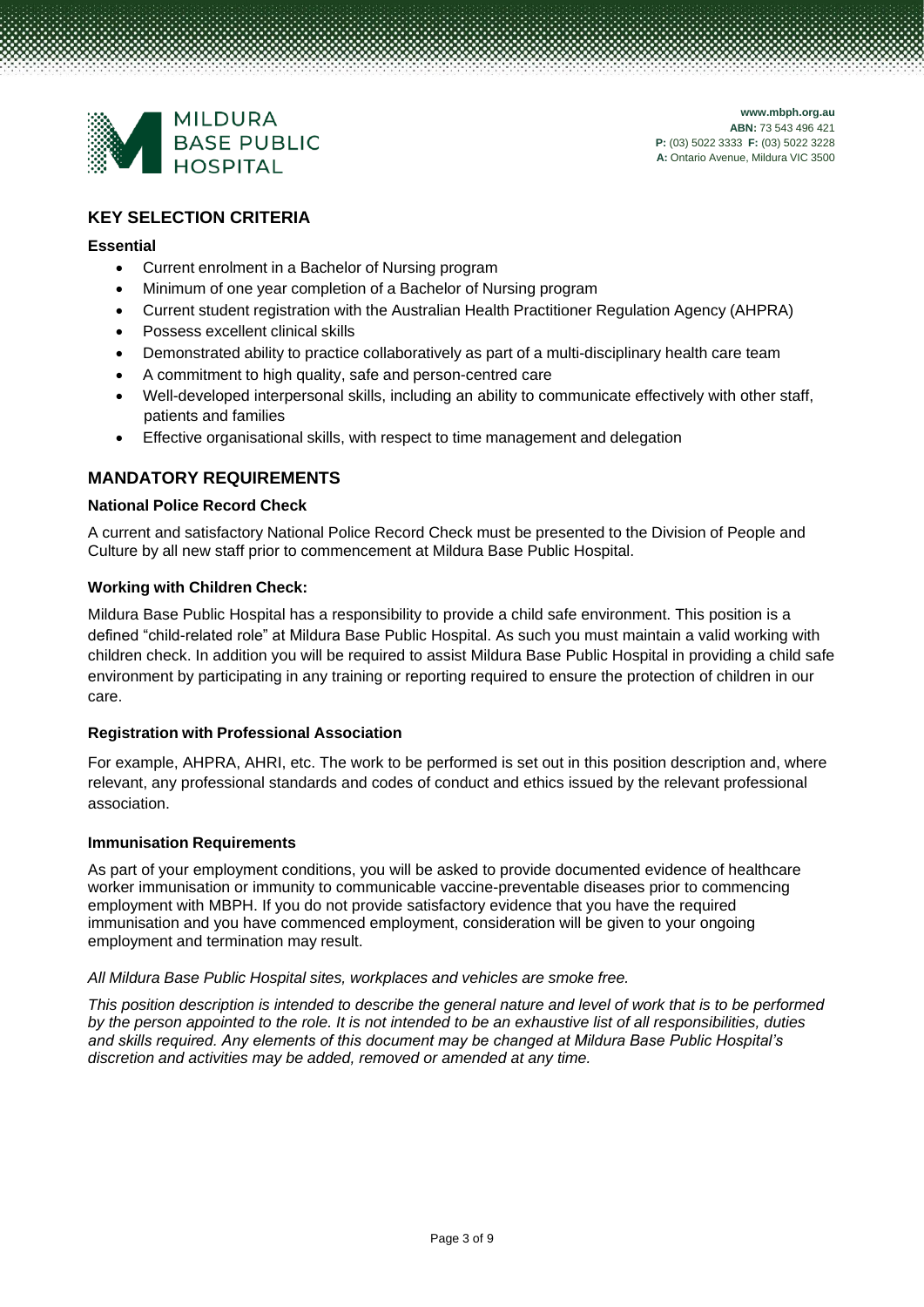

### **DUTIES LIST - Registered Undergraduate Student of Nursing (RUSON) COVID-19 Stream 3**

The RUSON works as an assistant to the health care team in all wards (including COVID and SCOVID, with final year RUSONs prioritised for these settings).

These following activities can be delegated in accordance with the professional judgement of the supervising registered nurse and in accordance with the level of achieved educational preparation and assessed competence through university studies of the individual RUSON. In exercising clinical judgment, the registered nurse will also take into account the patient's acuity and risk of clinical deterioration.

| Area of care                          | <b>Activities</b>                                                                                                                                                                                                                                                                                                                                                                                                                                                                                                                                                                                                       |
|---------------------------------------|-------------------------------------------------------------------------------------------------------------------------------------------------------------------------------------------------------------------------------------------------------------------------------------------------------------------------------------------------------------------------------------------------------------------------------------------------------------------------------------------------------------------------------------------------------------------------------------------------------------------------|
| <b>Hygiene</b>                        | Oral hygiene - brushing teeth, dentures, mouthwash/toilet<br>$\bullet$<br>Simple eye care - eye toilet<br>$\bullet$<br>Brushing and washing hair (Exclusion - spinal, head and neck surgery<br>$\bullet$<br>and/or related injuries)<br>Showering, washing and bed baths<br>$\bullet$<br>Dressing and undressing<br>$\bullet$<br>Shaving (Exclusion: patients with facial/neck surgery or injuries)<br>$\bullet$<br>Grooming – non-medicated skin care and make up<br>٠<br>Removal of make-up and nail polish for procedures<br>$\bullet$<br>Hand-hygiene<br>٠<br>Pre-operative site preparation                        |
| <b>Toileting</b>                      | Change incontinence pads or aids<br>$\bullet$<br>Empty, record and provide urinary bottle<br>٠<br>Empty, record and provide urinal pans<br>٠<br>Empty, record and provide commode chair<br>Empty and record urinary catheter bag drainage (Exclusion:1/24 urine<br>measures, CBWO)<br>Change of IDC anchoring device (i.e. Flexitrack) (Exclusion:<br>٠<br>urinary surgery patients)<br>Document and report elimination amounts to Registered Nurse<br>$\bullet$<br>(RN)<br>Apply, empty and record condom drainage<br>Assisting patient with emptying of long-term ostomy bags (Exclusion:<br>Stomas $< 6$ months old) |
| <b>Manual Handling &amp; Mobility</b> | Assist with patient transfers, sitting patients out of bed/on<br>toilet/commode<br>Assist patients to change position in bed<br>$\bullet$<br>Provision of pressure area care (including assist with log roll)<br>$\bullet$<br>Mobilising patients (assisted up to independent)<br>$\bullet$<br>Use manual handling hoists/aids<br>$\bullet$<br>Assist allied health professionals to help patients e.g. - with mobility,<br>and to re-apply braces<br>Escort for discharge i.e. - transit/discharge lounge, or to hospital exit<br>points (Exclusion: Patients awaiting transfers to other facilities)                  |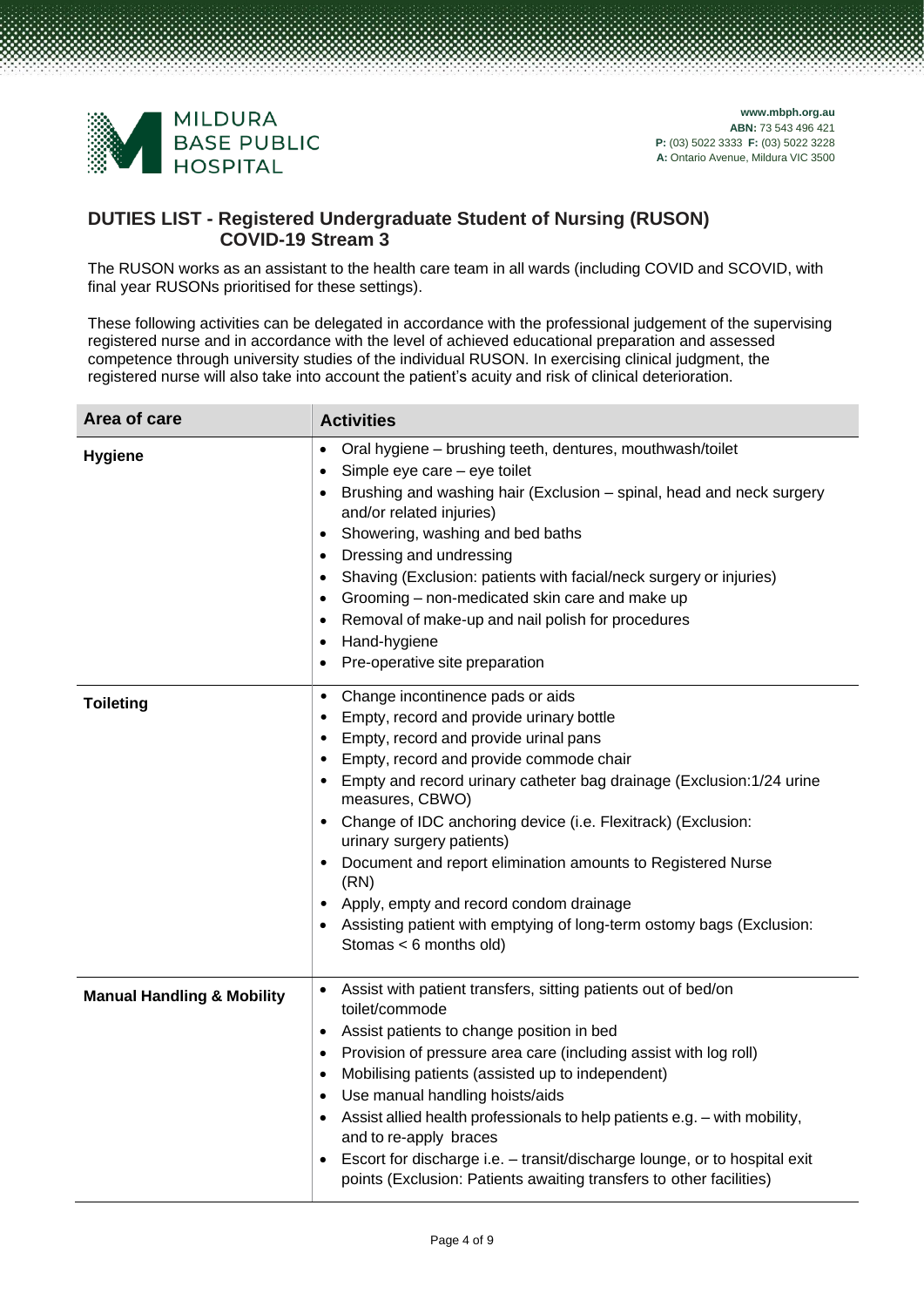

| Area of care         | <b>Activities</b>                                                                                                                                                                                                                                                                                                                                                                                                                                                                                                                                                                                                                                                                                                                                                                                  |
|----------------------|----------------------------------------------------------------------------------------------------------------------------------------------------------------------------------------------------------------------------------------------------------------------------------------------------------------------------------------------------------------------------------------------------------------------------------------------------------------------------------------------------------------------------------------------------------------------------------------------------------------------------------------------------------------------------------------------------------------------------------------------------------------------------------------------------|
| <b>Nutrition</b>     | Assist patients with menu selection<br>$\bullet$<br>Undertake safe meal set up, cut up food, adjusting table and opening<br>packages<br>Assist with feeding patients (Exclusion: High risk patients with feeding<br>$\bullet$<br>difficulties, parenteral or enteral nutrition)<br>Provide water/refilling water jugs or making drinks for patients (Exclusion:<br>$\bullet$<br>patients with fluid restrictions, dysphagia, modified diet/fluids or nil orally)                                                                                                                                                                                                                                                                                                                                   |
| <b>Environment</b>   | Ensure falls prevention strategies are in place - call bell, phone,<br>$\bullet$<br>bedsidetable in reach, bed lowered, trip hazards removed<br>Maintain safe and tidy ward environment - putting equipment away,<br>$\bullet$<br>changing linen bags, cleaning and tidying utility rooms<br>Placing flowers in vases, water changes for flowers/vases<br>$\bullet$<br>Making beds<br>$\bullet$                                                                                                                                                                                                                                                                                                                                                                                                    |
| Communication        | Answering call bells including staff assist<br>$\bullet$<br>Reporting and/or escalating all care and concerns to supervising<br>$\bullet$<br>registerednurse/s<br>Clerical answering and transferring calls/intercom (Exclusion: Advice,<br>$\bullet$<br>clinical or confidential information)<br>Referring all aspects of care out of scope to RN<br>٠<br>Direct visitors to ward or RN for assistance<br>$\bullet$<br>Respond to, and report emergencies as per hospital policy<br>$\bullet$<br>Attend handover and local team meetings or education sessions<br>$\bullet$<br>Orientate patient and family/carers to ward environment<br>$\bullet$<br>Provide orientation/welcome packs to new patients<br>٠<br>Seek regular feedback from supervising RN/s and reflect on practice<br>$\bullet$ |
| <b>Documentation</b> | Complete fluid balance chart: Oral input and urine output, report to RN<br>$\bullet$<br>Complete food chart - dietary and fluid intake<br>$\bullet$<br>Complete bowel chart - output and report to RN<br>$\bullet$<br>Complete weight and height and report to RN<br>$\bullet$<br>Assist in the documentation of valuables<br>٠<br>Assist in completing bedside communication boards<br>$\bullet$<br>Complete incident reporting as per hospital policy<br>$\bullet$<br>Access and undertake documentation in Electronic Medical Record<br>$\bullet$                                                                                                                                                                                                                                               |
| <b>Maintenance</b>   | Restock non-emergency supplies and equipment<br>$\bullet$<br>Cleaning and putting away equipment between use i.e. -infusion pumps,<br>bed frames<br>Equipment maintenance<br>٠<br>Battery changes - i.e. hearing aids<br>Calibration of glucometer                                                                                                                                                                                                                                                                                                                                                                                                                                                                                                                                                 |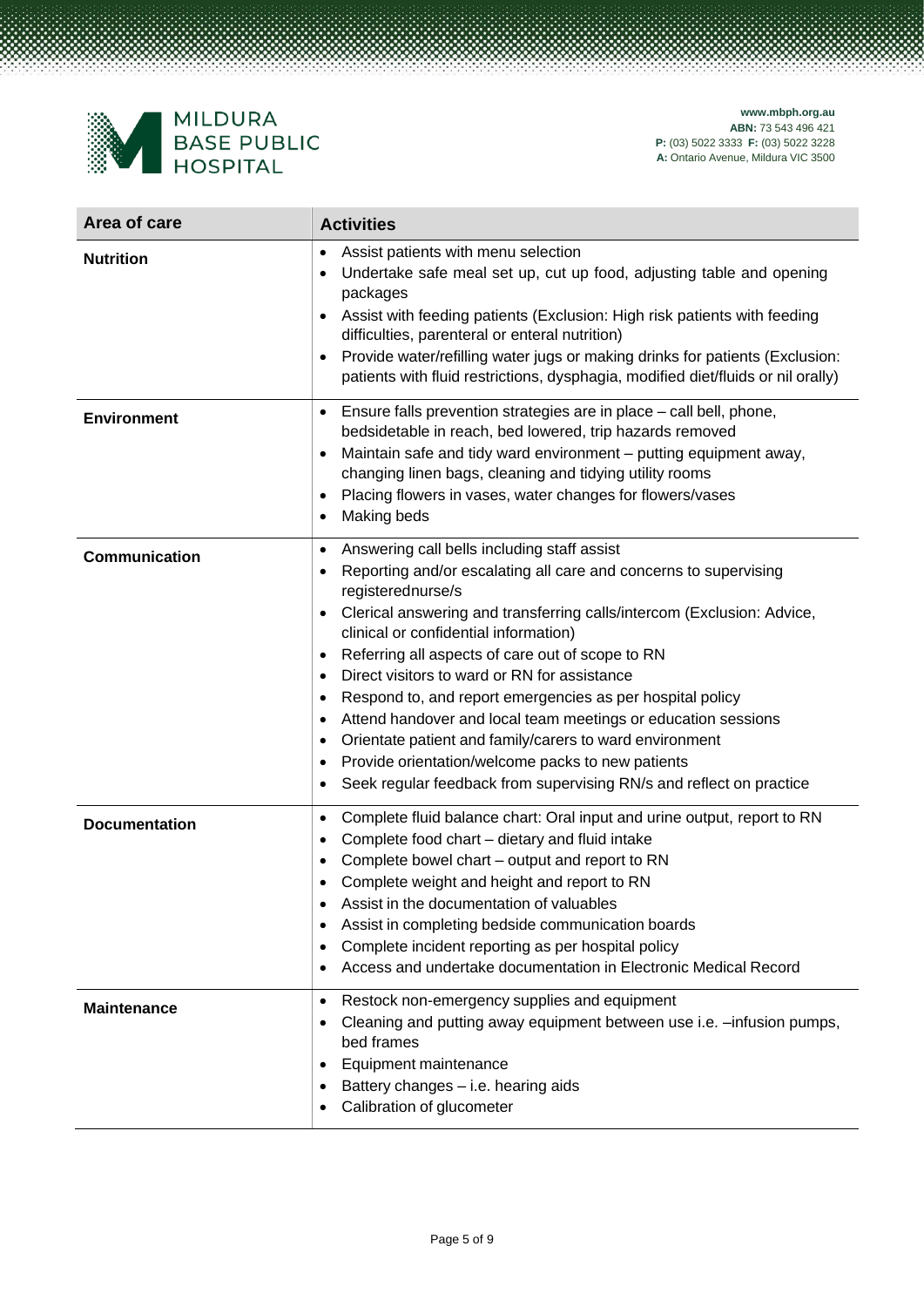

| Area of care                                                                                                                                | <b>Activities</b>                                                                                                                                                                                                                                                                                                                                                                                                                                                                                                                                                                                                                                                                                                                                                                                                                                |
|---------------------------------------------------------------------------------------------------------------------------------------------|--------------------------------------------------------------------------------------------------------------------------------------------------------------------------------------------------------------------------------------------------------------------------------------------------------------------------------------------------------------------------------------------------------------------------------------------------------------------------------------------------------------------------------------------------------------------------------------------------------------------------------------------------------------------------------------------------------------------------------------------------------------------------------------------------------------------------------------------------|
| <b>Constant patient observer</b><br>role - performed by Health<br><b>Care Worker position at</b><br><b>MBPH</b>                             | Year 1 RUSON - Meal relief only for low level risk (i.e. not EN/RN)<br>Year 2 onwards - May work as a patient watch/CPO aggression(low level<br>$\bullet$<br>risk only i.e. not requiring a EN/RN) provided managing clinical aggression<br>education has been completed                                                                                                                                                                                                                                                                                                                                                                                                                                                                                                                                                                         |
| <b>Other duties</b>                                                                                                                         | Diversional therapy/reading to patients<br>$\bullet$<br>Assist in the care of the deceased patient<br>$\bullet$<br>Packing and unpacking patient belongings<br>$\bullet$<br>Attend professional development sessions<br>$\bullet$<br>Attend and report at staff meetings<br>$\bullet$<br>Initiate emergency response alarms as per organisational policy<br>$\bullet$<br>Running simple errands within hospital grounds<br>$\bullet$<br>Measurement and application of anti-embolic stockings<br>$\bullet$<br>Conducting ward audits and surveys<br>$\bullet$<br>Assist RN with community visits and care<br>$\bullet$<br>Observation of nursing procedures performed by EN/RN if time permits                                                                                                                                                   |
| <b>COVID-19 Close contact</b><br>tracing, specimen collection<br>(oropharyngeal and nasal<br>swabs) and non-invasive<br>temperature testing | Collecting specimens for COVID-19 testing including obtaining<br>$\bullet$<br>oropharyngeal and deep nasal swabs (serology testing is excluded)<br>Completing non-invasive temperature checks and documenting findings<br>and contact details<br>Undertaking tracing of persons who are deemed to be close contacts of<br>suspected or confirmed cases of COVID-19                                                                                                                                                                                                                                                                                                                                                                                                                                                                               |
| <b>COVID-19 Vaccination</b>                                                                                                                 | Students who have successfully completed more than 12 months of study of a<br>Bachelor program leading to initial registration with AHPRA as a registered<br>nurse, may undertake the following authorised vaccination activities once their<br>training (including the prescribed modules) and supervision arrangements are<br>met. These activities may include:<br>reconstitute COVID-19 VACCINE in accordance with the manufacturer's<br>instructions and transfer to a single-use syringe<br>label the syringe for administration (where the product is not labelled when<br>delivered)<br>administer COVID-19 VACCINE to persons approved as eligible to receive<br>the vaccine<br>Practice must be line with the Public Health Emergency Orders found at<br>https://www.coronavirus.vic.gov.au/victorian-covid-19-vaccination-guidelines. |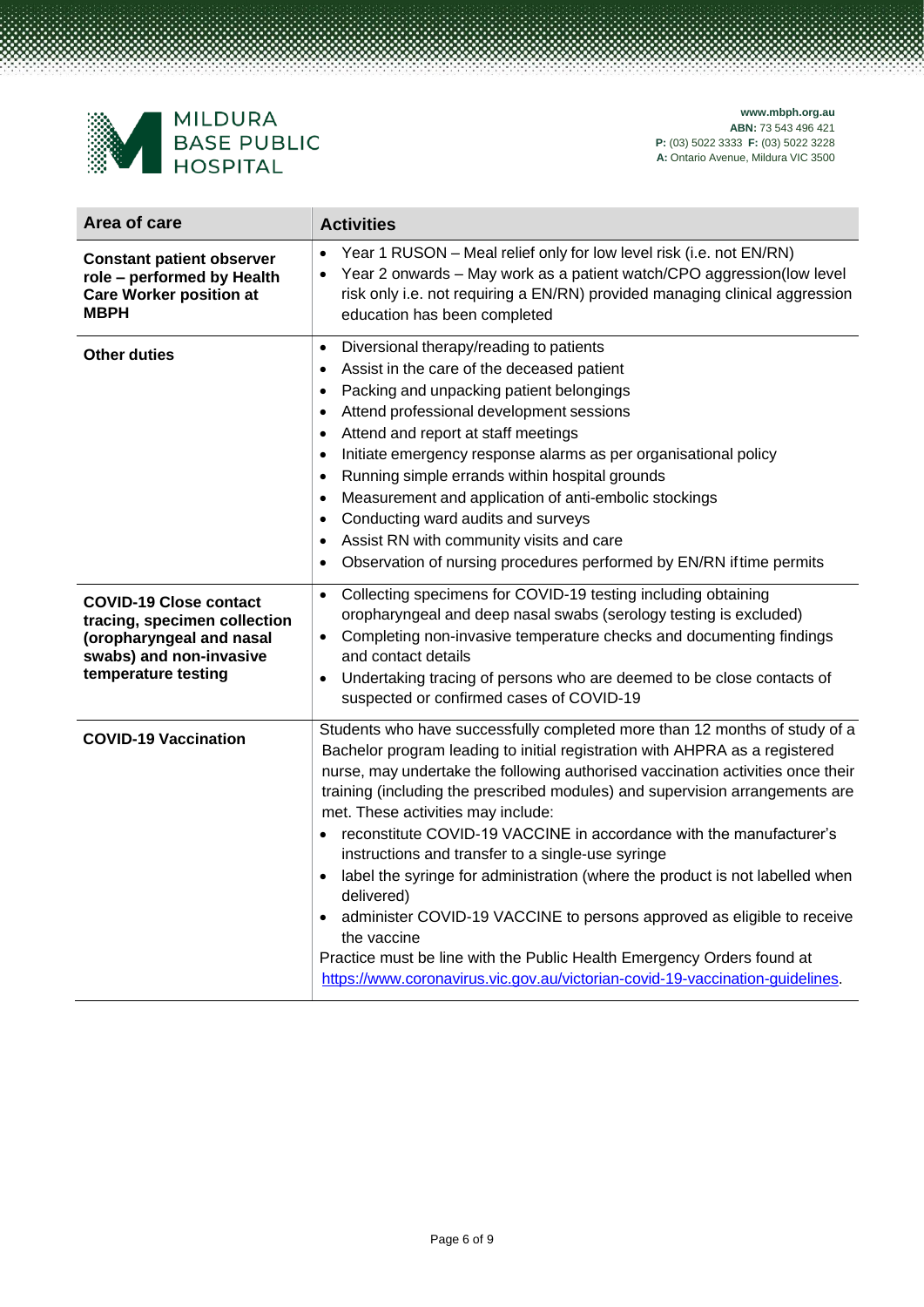

| Area of care                                                                       | <b>Activities</b>                                                                                                                                                                                                                                                                                                                                                                                                                                                                                                                                                                                                                                                                                                                                                                                                                                                                                                                                                                                                                                                                                                                                                                                                                                                                                                                                                                                                                                          |
|------------------------------------------------------------------------------------|------------------------------------------------------------------------------------------------------------------------------------------------------------------------------------------------------------------------------------------------------------------------------------------------------------------------------------------------------------------------------------------------------------------------------------------------------------------------------------------------------------------------------------------------------------------------------------------------------------------------------------------------------------------------------------------------------------------------------------------------------------------------------------------------------------------------------------------------------------------------------------------------------------------------------------------------------------------------------------------------------------------------------------------------------------------------------------------------------------------------------------------------------------------------------------------------------------------------------------------------------------------------------------------------------------------------------------------------------------------------------------------------------------------------------------------------------------|
| <b>Personal Protective</b><br><b>Equipment (PPE) Spotter</b>                       | Undertaking PPE Spotter activities consistent with the PPE Spotter Position<br>Description published by the Healthcare Infection Prevention & Wellbeing<br>Taskforce, including:<br>Spotting and supervision of appropriate use of PPE, including observing,<br>guiding, correcting technique during donning and doffing.<br>Formal and informal monitoring and auditing of appropriate use of PPE<br>within clinical settings (e.g. when providing care to patients) and non-<br>clinical settings (e.g. breakrooms, cafes).<br>Working with and supporting the Quality and Safety/Infection Prevention<br>and Control/COVID-19 Response Team (or other relevant area(s)) with:<br>o Undertaking risks assessments through audits and spot checks on<br>adherence to infection prevention measures (such as physical<br>distancing) including proposing and implementing remedial actions,<br>where required, as part of a continuous improvement process to support<br>behavioural change.<br>Training and promotional activities to create the conditions for<br>$\circ$<br>workplace culture and behaviour change (e.g. information sessions,<br>emails, posters).<br>Ongoing education and knowledge improvement of staff aligned with<br>$\circ$<br>current public health advice.<br>Responding to occupational health and safety issues for staff<br>$\circ$<br>experiencing skin and/or pressure injuries associated with prolonged<br>use of PPE. |
| <b>Clinical Practice Extension</b><br><b>Contribution to patient</b><br>assessment | Where the RUSON has completed the services' competency assessment<br>and completed the necessary education relevant to the duty, as part of<br>their bachelor program, the RUSON may perform the following duties as<br>delegated in appropriate contexts only by supervising registered nurse:<br>Vital signs<br>$\circ$<br>Blood glucose levels<br>$\circ$<br>Urinalysis<br>$\circ$<br>Simple wound dressing<br>$\circ$                                                                                                                                                                                                                                                                                                                                                                                                                                                                                                                                                                                                                                                                                                                                                                                                                                                                                                                                                                                                                                  |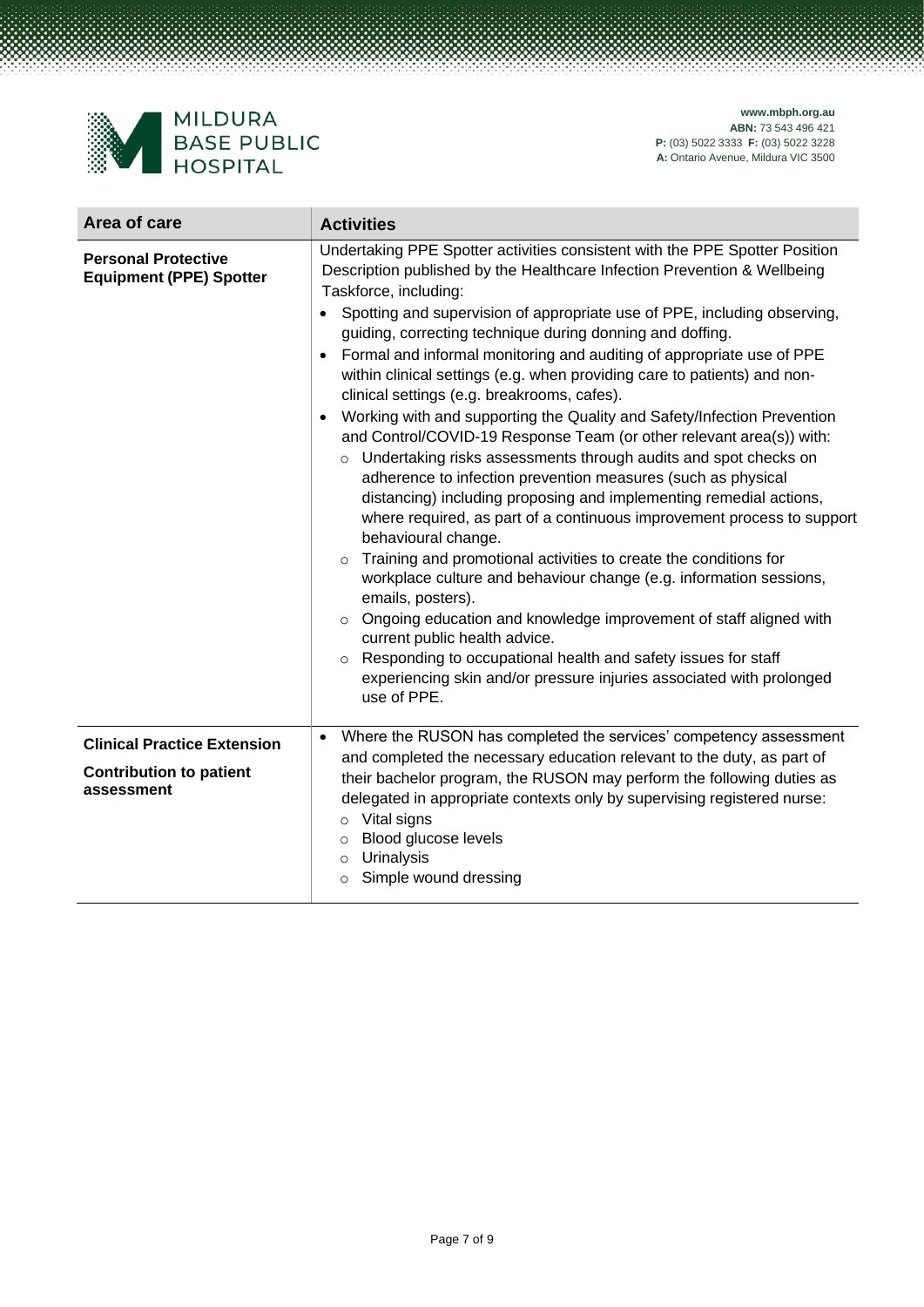

### **EXCLUSION LIST - Registered Undergraduate Student of Nursing (RUSON) COVID-19 Stream 3**

The following aspects of care cannot be delegated to a RUSON as part of the RUSON Employment Model

| Area of care           | <b>Activities</b>                                                                                                                                                                                                                                                                                                                                                                                                                                                                                                                                                   |
|------------------------|---------------------------------------------------------------------------------------------------------------------------------------------------------------------------------------------------------------------------------------------------------------------------------------------------------------------------------------------------------------------------------------------------------------------------------------------------------------------------------------------------------------------------------------------------------------------|
| <b>Hygiene</b>         | Shaving patients with facial / neck surgery or injuries<br>$\bullet$<br>Washing hair for patients with spinal, head and neck surgery or injuries<br>$\bullet$<br>Cutting/trimming nails<br>$\bullet$                                                                                                                                                                                                                                                                                                                                                                |
| <b>Toileting</b>       | Changing ostomy bags<br>$\bullet$                                                                                                                                                                                                                                                                                                                                                                                                                                                                                                                                   |
| <b>Manual Handling</b> | Head control for log rolling<br>$\bullet$<br>Transport of patients awaiting transfer to other facilities<br>$\bullet$                                                                                                                                                                                                                                                                                                                                                                                                                                               |
| <b>Nutrition</b>       | Feeding patients with difficulties, or receiving parenteral or<br>$\bullet$<br>enteralnutrition<br>Refilling of water jugs or making drinks for patients on fluid restrictions,<br>$\bullet$<br>withdysphagia, modified diet/fluids or nil orally                                                                                                                                                                                                                                                                                                                   |
| <b>Environment</b>     | Checking emergency equipment (resuscitation trolley and<br>$\bullet$<br>bedsideoxygen/suction/air)                                                                                                                                                                                                                                                                                                                                                                                                                                                                  |
| <b>Communication</b>   | Provide clinical information and advice to patients or families<br>$\bullet$<br>Taking verbal clinical orders from unregulated health care<br>$\bullet$<br>workers, administrative, medical or allied health staff<br>Accepting delegated duties from an enrolled nurse (EN)<br>$\bullet$<br>Taking verbal pathology results via telephone<br>$\bullet$                                                                                                                                                                                                             |
| <b>Documentation</b>   | Completing progress notes<br>$\bullet$<br>Completing patient details for handover sheets<br>$\bullet$                                                                                                                                                                                                                                                                                                                                                                                                                                                               |
| <b>Maintenance</b>     | Restocking emergency supplies in resuscitation trolley<br>$\bullet$<br>Restocking medicine supplies<br>$\bullet$                                                                                                                                                                                                                                                                                                                                                                                                                                                    |
| <b>Other duties</b>    | Patient escorts, unless outlined in core duties list<br>$\bullet$<br>Care of complex patients<br>٠<br>Medication administration (all routes, including drops and<br>٠<br>topical creams)<br>Intravenous therapy management<br>$\bullet$<br>Oxygen therapy<br>Suctioning<br>$\bullet$<br>Complex wound management<br>٠<br>Tracheostomy management<br>٠<br>Emptying of wound and ICC drainage bags<br>٠<br>Prescribed hair treatments<br>٠<br>Allocated as CPO/Patient watch staff member for high risk patients<br>٠<br>(those requiring RN/EN or security services) |